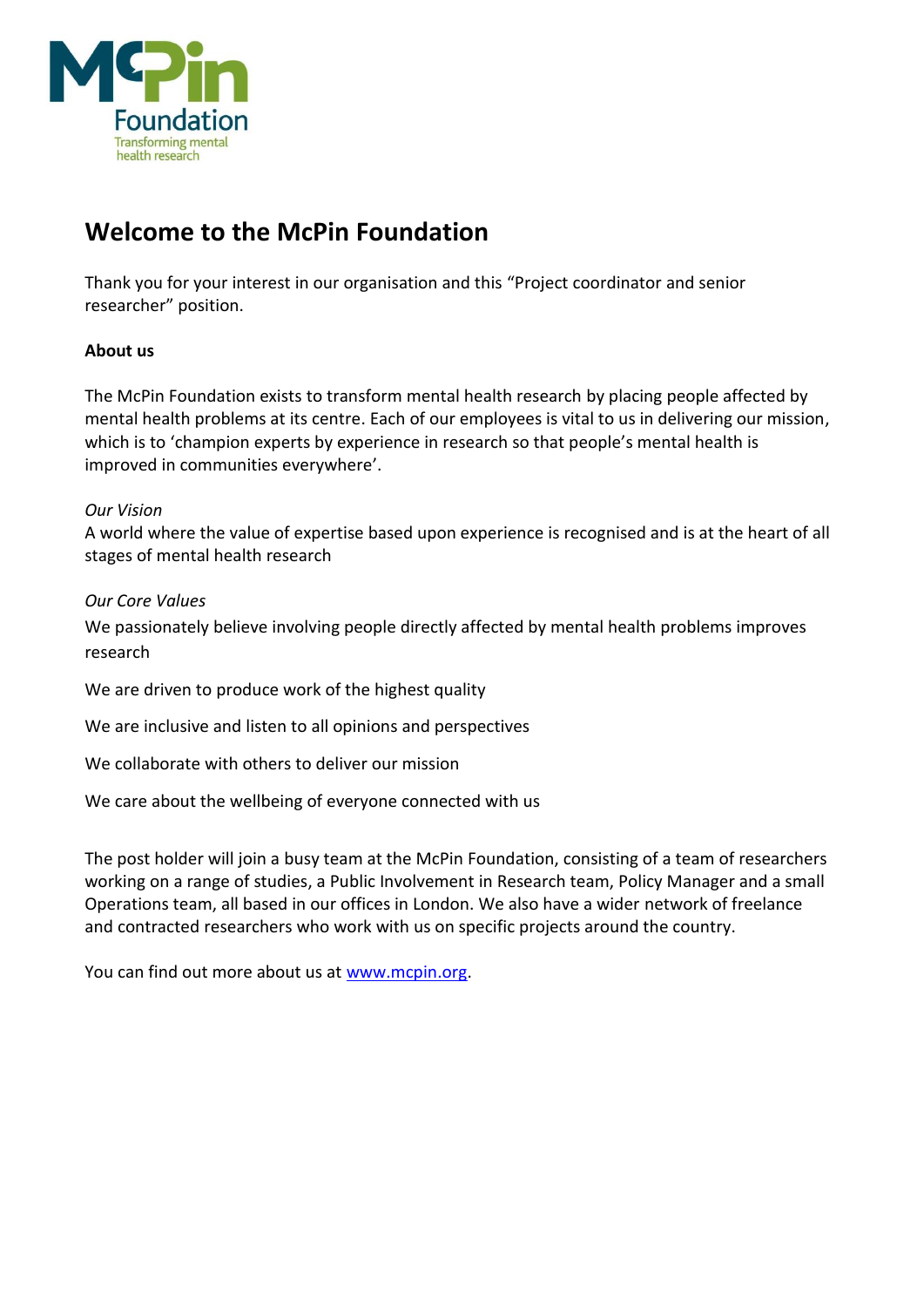

| <b>Job Description</b>                                                                         |                                                    |
|------------------------------------------------------------------------------------------------|----------------------------------------------------|
| <b>Job Title:</b>                                                                              | <b>Prepared by:</b>                                |
| Project Coordinator and senior researcher                                                      | <b>Research Director</b>                           |
| (maternity cover)                                                                              |                                                    |
| Location:                                                                                      | Closing Date: Wednesday 19th April 2017            |
| Head office.                                                                                   | Interview Date: Monday 24 <sup>th</sup> April 2017 |
| 32-36 Loman street, London, SE1 OEH                                                            |                                                    |
| <b>Terms and conditions</b>                                                                    |                                                    |
| Hours: Full time 37.5 (we would consider part time working as well minimum of 3 days per week) |                                                    |
| Salary FTE: £28,464.90 plus an Inner London Weighting allowance of £4000.                      |                                                    |

Holidays FTE: 25 days plus 8 public holidays and 3 additional days at Christmas Employment status: Fixed term – 12 months Probationary period: 6 months Notice period: 8 weeks

The post holder will be required to have enhanced DBS check

## **About the job**

We are recruiting to a project coordination role within our team specifically to deliver our research [Priority Setting Partnership \(PSP\)](http://mcpin.org/priorities-for-research-in-children-and-young-peoples-mental-health/) programme for children and young people's mental health research (link). The current post holder is going on maternity leave, and thus we are looking for a person to take on the lead role in our PSP programme and support other projects as capacity allows.

This is an important role within the charity ensuring the PSP is delivered effectively alongside a multi-disciplinary steering group and young people's advisory panel. The methodology of a PSP is set by the [James Lind Alliance.](http://www.jla.nihr.ac.uk/) The role will suit someone with strong research project management and people skills, and is passionate about mental health research and the difference it can make to improving the lives of people in communities everywhere. An interest in young people's mental health is essential and experience of systematic reviewing, research surveys and co-production research methods is a must.

Our ambitious and friendly team conduct a range of mental health and evaluation projects, develop public involvement strategies for academic teams across the country and deliver discreet pieces of mental health research policy work. All our activities seek to place experts from experience at the centre. We want to transform mental health research through the direct involvement of those affected by mental health problems because we believe that leads to higher quality and more relevant research.

It is essential that the post holder upholds the values of the organisation. We encourage people with direct experience of mental health problems to work for us, sharing their skills as well as their direct experiences of managing mental ill health. This post will be based at our head office – 32-36 Loman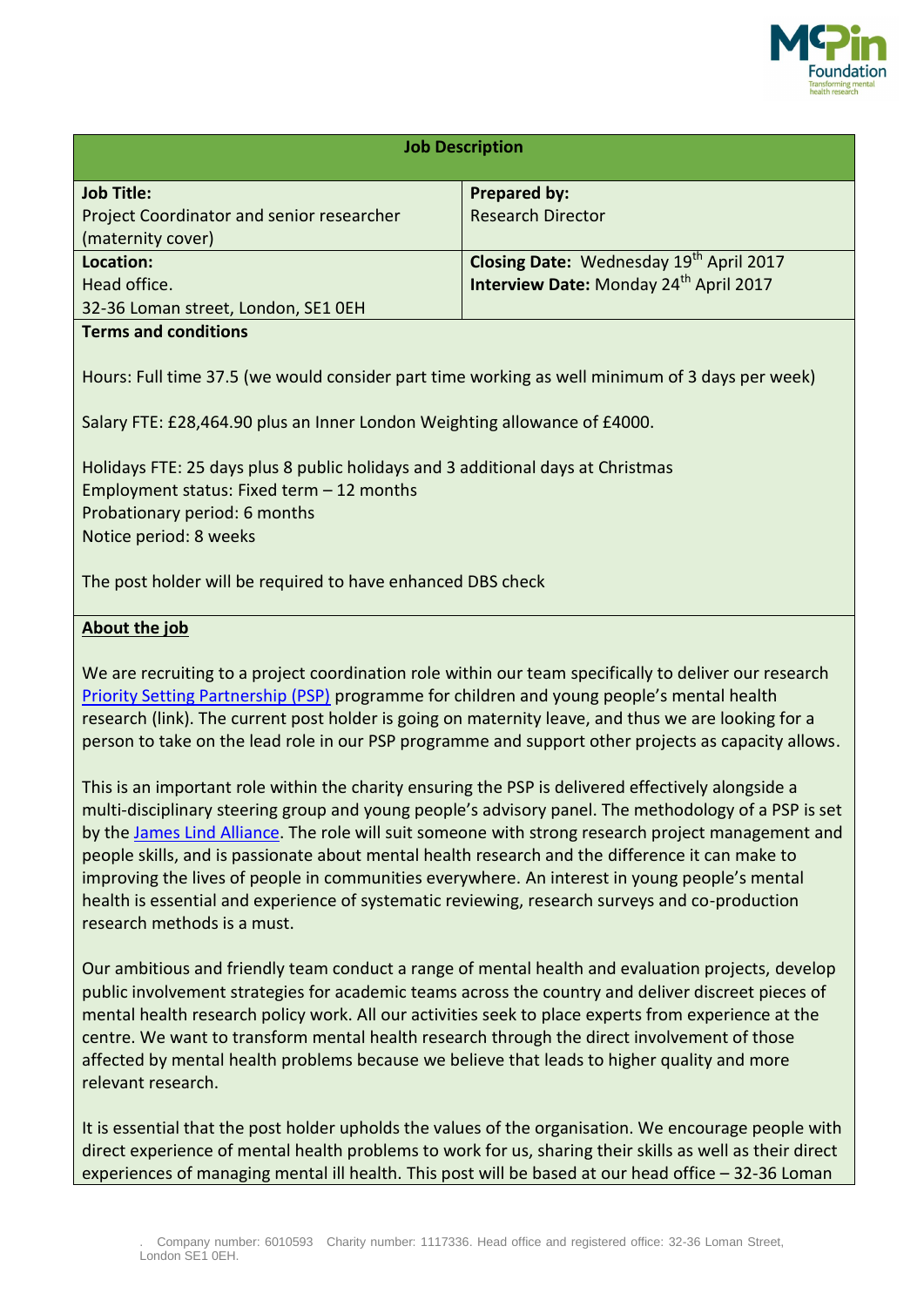

Street, Southwark, London SE1 0EH, but some travelling in the UK may be required. Some flexible working will be required as our Young Persons Advisory Group meets on a Saturday.

## **Key Responsibilities**

- Project management: coordinate the delivery of the Children and Young People's mental health research PSP engaging with partners and stakeholders, developing the young people's advisory panel, drafting documents, liaising with James Lind Alliance advisor, keeping programme on time and budget.
- Networking: maintain and build relationships with relevant stakeholders through the PSP extending our influence and partnerships. Represent us at events and meetings promoting the aims and work of the organisation in line with McPin Foundation mission, vision and values.
- Research survey and information management: A significant PSP task is a survey of stakeholders and identification of unanswered research questions through thorough analysis of published literature databases. Must lead survey analysis and oversee informatics processes.
- Innovative research consultation approaches: Must develop innovative ways to consulting with stakeholders unable to feed into the PSP via a survey response. Coordinate outreach work into schools, and other community settings.
- People management: There are no direct line management requirements in the post but there are people who will work on this study whom must be supported. Working with young people and developing their skills within the programme is a key part of the role.
- Skill development and training: Contribute to developing our collective learning environment within the charity
- Policy: Deliver a children and young people's mental health research policy think piece with the McPin policy manager to build on the work of the PSP
- Cross team working: flexibility to get involved in projects that require additional capacity particularly research and evaluation consultancy work.
- Research project development: Use the PSP to identify areas where we might develop new research proposals with partners, or develop Public and Patient Involvement (PPI) support programmes.
- Communication: Newsletter pieces, blogs for the website, reports for the PSP, social media posts and presentations.
- Quality: Oversight of contract delivery ensuring all work is delivered efficiently according to agreed research or evaluation protocols, on time and within budget. Comply with regulations including the Data Protection Act, as well as the McPin Foundation's policies and research governance framework, and show a commitment to personal development in order to deliver high quality work.

The key responsibilities above give a broad outline of the functions of the post. However, these must be approached in a flexible manner. The post holder will be expected to adapt to changing circumstances and undertake other duties appropriate to the grade of post as allocated by your Line Manager. The outline of responsibilities may change from time to time.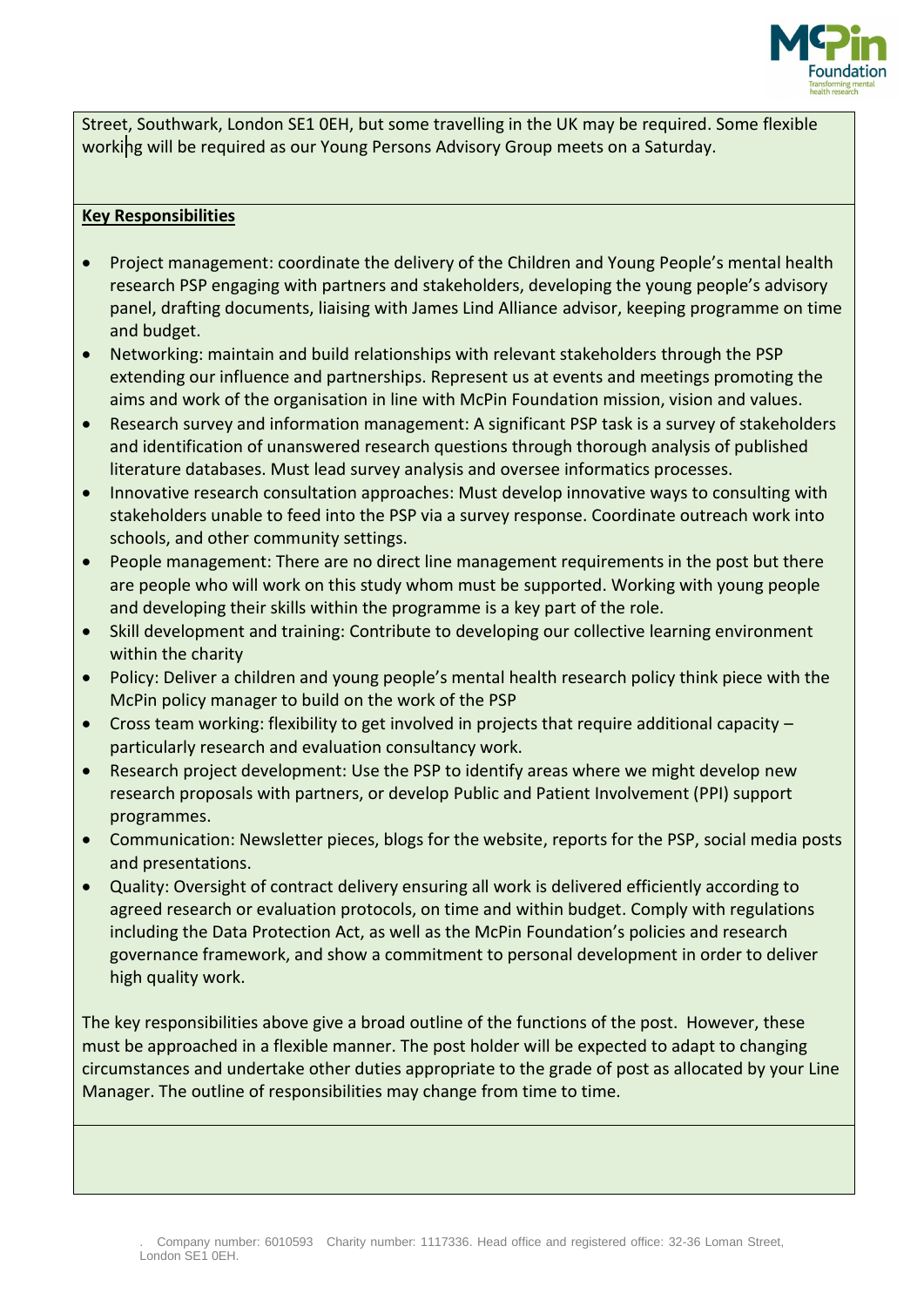

## **Competencies**

A post holder who is meeting the requirements of this role will demonstrate the following competencies in their work:

- **Quality**: Understands scope of own role and how this may develop; works as an effective and responsible team member; prioritises and organises workload effectively; evaluates the quality of own and others' work; raises any quality issues and related risks to the appropriate person
- **Equality**: Values people as individuals; takes into account own and others' behaviour and its effects on others and takes appropriate action when own or others' behaviours undermine equality and diversity
- **Information**: Gathers, analyses, interprets and presents extensive and/or complex data and information to a sufficient quality; complies with legislation, policies and procedures including research standards for publication of data; defines and implements search strategies for reviewing data and summarising results; develops justifiable conclusions and recommendations and presents them clearly and appropriately to meet the needs and interests of the intended audience(s)
- **Communication**: Communicates effectively, using a range of different media, including email, telephone, social media and the web; maintains accurate and complete records consistent with legislation, policies and procedures; ensures effective communication with a range of people on a range of matters; constructively manages barriers to communication; evidences ability to develop and maintain communication in difficult situations and on sensitive matters, modifying responses where necessary
- **People management:** Provides appropriate line management and supervision to a more junior researcher, supporting the management of workload and personal development; engages effectively with other team members and with opportunities to influence work objectives and planning; plans and coordinates work, responding well to changing circumstances and multiple priorities; provides effective and appropriate support to others, recognising individual needs and circumstances
- **Person Specification E = Essential D = Desirable**

# **Knowledge**

 $\bullet$ 

- Must have an excellent understanding of mental health, the impact of mental health problems on people's lives, and the system, policies and services operating to support people with mental health problems (E), and in particular issues affecting children and young people (E)
- Must have a thorough understanding of systematic reviewing (E), and experience of doing systematic reviews (D)
- Must have an excellent understanding of quantitative research survey methodologies, including appropriate project design, data collection, analysis, synthesis and write-up (E)
- Must have an excellent understanding of qualitative research methodologies, including appropriate project design, data collection, analysis and write-up (D)
- Must have a good understanding of Patient and Public Involvement (PPI) in research (E) and of co-production research methods (D)
- Must have a good understanding of research governance principles and be able to operate safely and ethically within required procedures, including supporting and supervising others